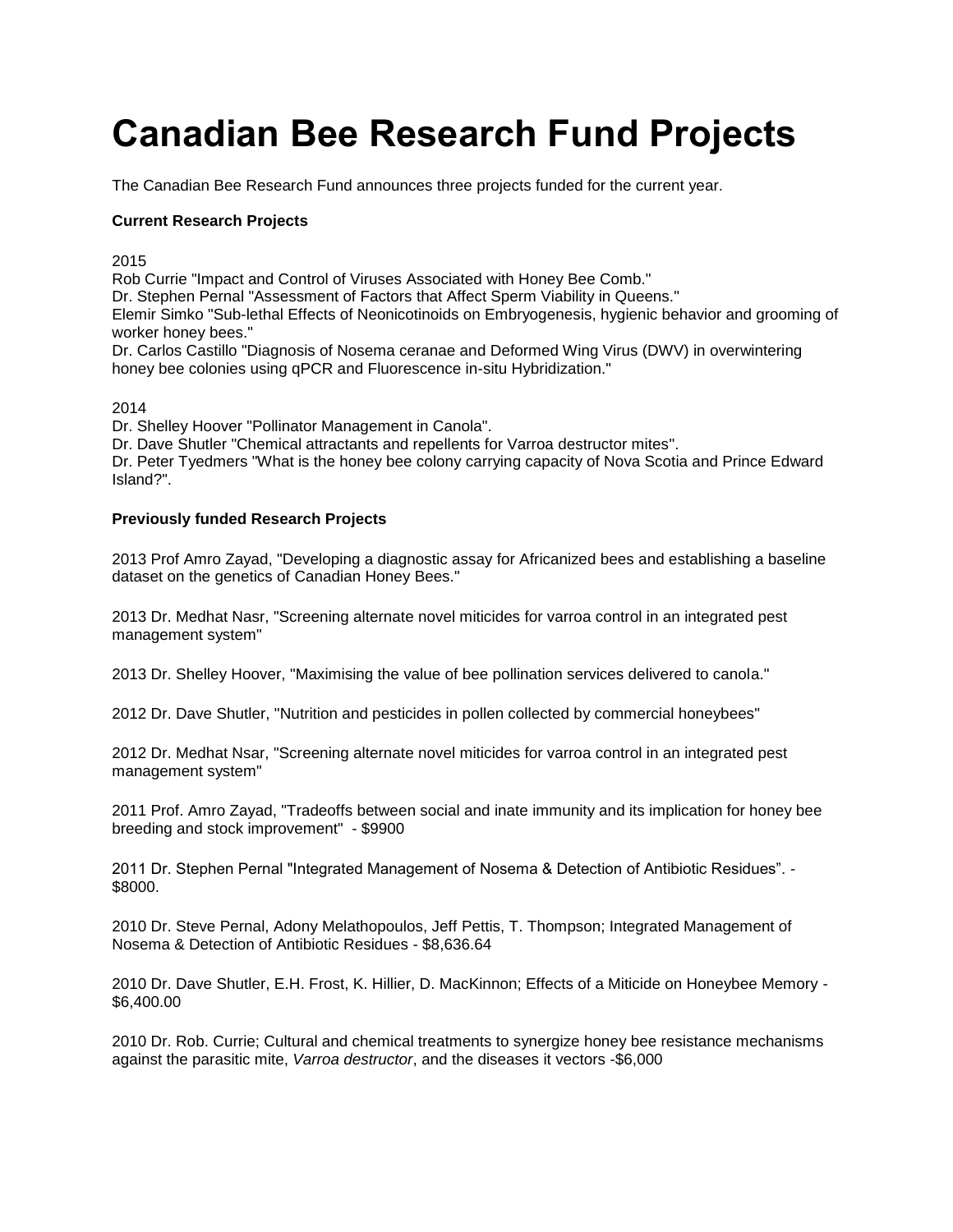2009 Dr. Steve Pernal, Adony Melathopoulos, Dr. Jeff Pettis, T. Thompson; Integrated Management of Nosema & Detection of Antibiotic Residues \$6,957

2009 Albert J. Robertson, John Gruszka, Tim Wendell, John Pederson; The Saskatraz Project: Selection of Productive Honey Bee Genotypes with Tolerance to Varroa and Tracheal Mites and Development of Molecular Markers - \$5,143

2009 Dr. Rob Currie; Cultural and chemical treatments to synergize honey bee resistance mechanisms against the parasitic mite, *Varroa destructor*, and the diseases it vectors- \$6,000.

2008 Dr. Rob Currie, University of Manitoba, \$3,000 "Cultural and chemical treatments to synergize honey bee resistance mechanisms against the parasitic mite, Varroa destructor,and the diseases it vectors."

2008 Dr. Steve Pernal, Agriculture Agri-Food Canada, \$8,000 "Integrated Management of Nosema & Detection of Antibiotic Residues"

2008 Albert J Robertson, Saskatchewan Beekeepers Association, \$3,000 "Mite Tolerance in Selected Honeybee Lines and Attempted Correlation of Tolerance or Sensitivity with DNA and Viral Markers associated with CCD"

2008 Dr. Leonard Foster, CHIBI, [University British Columbia,](http://www.chibi.ubc.ca/faculty/foster/research) \$3,000

"Apis mellifera Proteomics of Innate Resistance (APIS)"

2008 Dr. Karen Burgher-MacLellan, AAFC Kentville, \$3,000

"The use of real time PCR to identify the microsporidian Nosema spp.and other pathogens in honey bee (Apis mellifera) colonies in Nova Scotia."

2007 Dr. Rob Currie, University of Manitoba, \$6,000 "Integrating Chemical Control and Host Resistance to Increase Treatment Thresholds for Varroa destructor."

2007 Dr. Steve Pernal, Agriculture Agri-Food Canada, \$5,000 "Management of Honeybee Diseases Using Lysozyme."

2007 Albert J Robertson, Saskatchewan Beekeepers Association, \$6,500 "Evaluation of Varroa and Tracheal Mite Tolerance in Selected Honeybee Lines and Attempted Correlation of Tolerance with DNA Markers."

2007 Dr. Katrina Brudzynski, Brock University, \$7,500 "Canadian Therapeutic Honey TM Development of production process"

2006 Dr. Rob Currie, University of Manitoba, \$5,000 "Integrating Chemical Control and Host Resistance to Increase Treatment Thresholds for Varroa destructor."

2006 Dr. Ernesto Guzman, University of Guelph, \$5,000 "Varroa mite resistance to current chemical treatments, alternative control products applied with different delivery methods, and chemical residues in honey."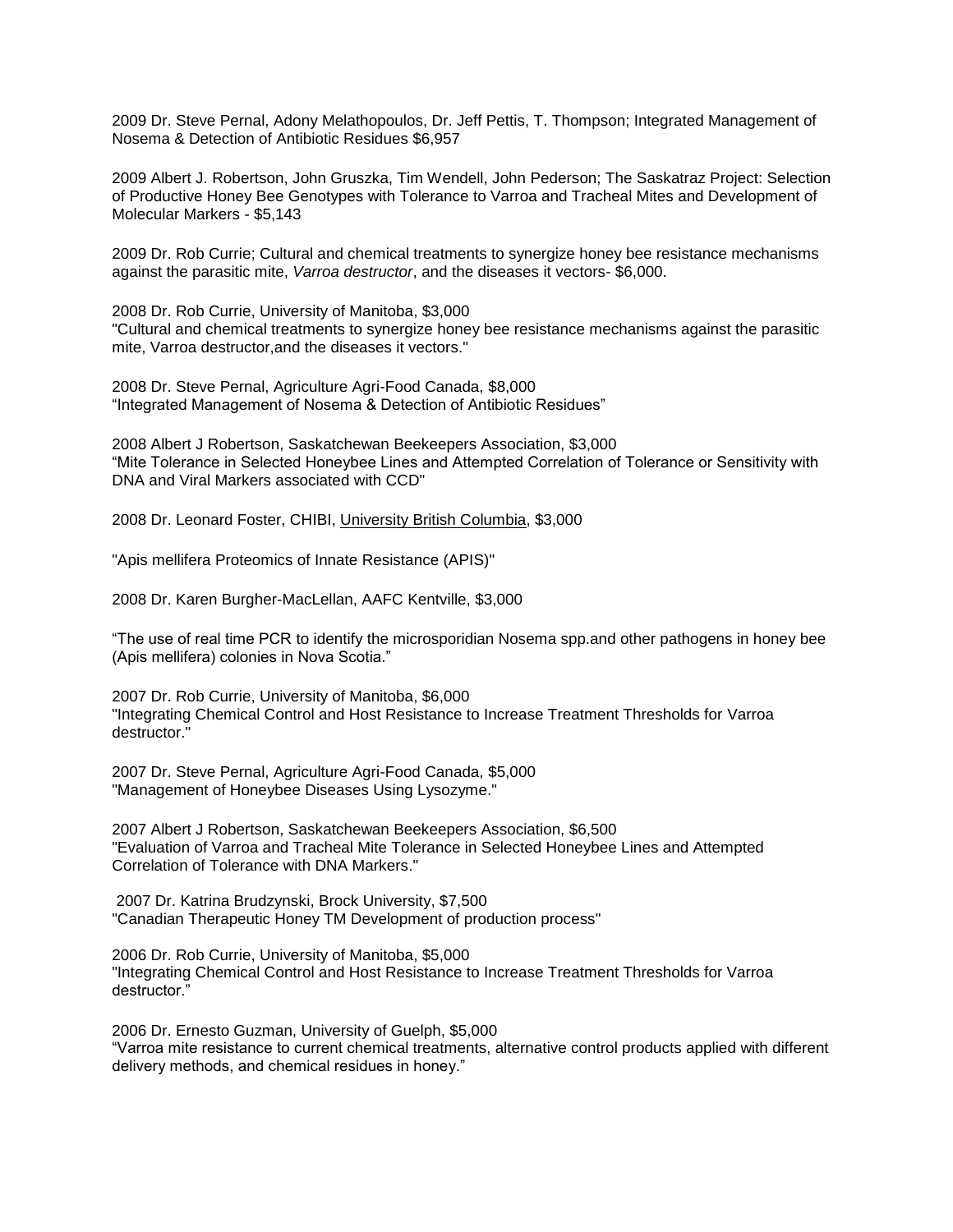2006 Dr. Steve Pernal, Agriculture Agri-Food Canada, \$5,000 "Management of Honeybee Diseases Using Lysozyme."

2006 Albert J Robertson, Saskatchewan Beekeepers Association, \$5,000 "Evaluation of Varroa and Tracheal Mite Tolerance in Selected Honeybee Lines and Attempted Correlation of Tolerance with DNA Markers

2006 Dr. Medhat Nasr, Alberta Agriculture Food and Rural Development, \$5,000 "Study of Environmental Sources for Antibiotic Residues in Honey"

2005 Dr. Rob Currie, University of Manitoba, \$6,000 "Integrating Chemical Control and Host Resistance to Increase Treatment Thresholds for Varroa destructor."

2005 Dr. Ernesto Guzman, University of Guelph, \$6,000 "Varroa mite resistance to current chemical treatments, alternative control products applied with different delivery methods, and chemical residues in honey."

2005 Dr. Steve Pernal, Agriculture Agri-Food Canada, \$6,000 "Management of Honeybee Diseases Using Lysozyme."

2005 Albert J Robertson, Saskatchewan Beekeepers Association, \$7,000 "Evaluation of Varroa and Tracheal Mite Tolerance in Selected Honeybee Lines and Attempted Correlation of Tolerance with DNA Markers

2004 Dr Steve Pernal, Agriculture & Agri-Food Canada. \$10,000 "Management of oxytetracycline resistant American Foulbrood disease in honeybees"

2004 Dr. Rob Currie, University of Manitoba, \$10,000 "Environmental and chemical control of varroa and tracheal mites in indoor wintering facilities."

2004 Albert Robertson, Saskatchewan Beekeepers Association, Saskatoon, \$7,500 "Evaluation of Varroa and Tracheal Mite Tolerance in Selected Honeybee Lines and Attempted Correlation of Tolerance with DNA Markers."

2003 Dr. Steve Pernal, Agriculture & Agri-Food Canada. \$9,000 "Mangement of oxytetracycline resistant American Foulbrood disease in honeybees"

2003 Dr. Rob Currie, University of Manitoba, \$9,000 "Environmental and chemical control of varroa and tracheal mites in indoor wintering facilities."

2003 Dr. Cynthia Scott Dupree, University of Guelph, \$4,000 "Evaluation of new insecticides and alternative strategies for effective control of insect pests of sweet corn with minimal impact on foraging honeybees."

2003 Dr. Gard Otis, University of Guelph, \$3,000 "Evaluating the effects of fall and spring pollen supplements on honey bee colonies and individual worker bees."

2002 Dr. Don Nelson, Agriculture & Agri-Food Canada. \$10,000 Developing new tools to manage oxytetracycline resistant American Foulbrood disease"